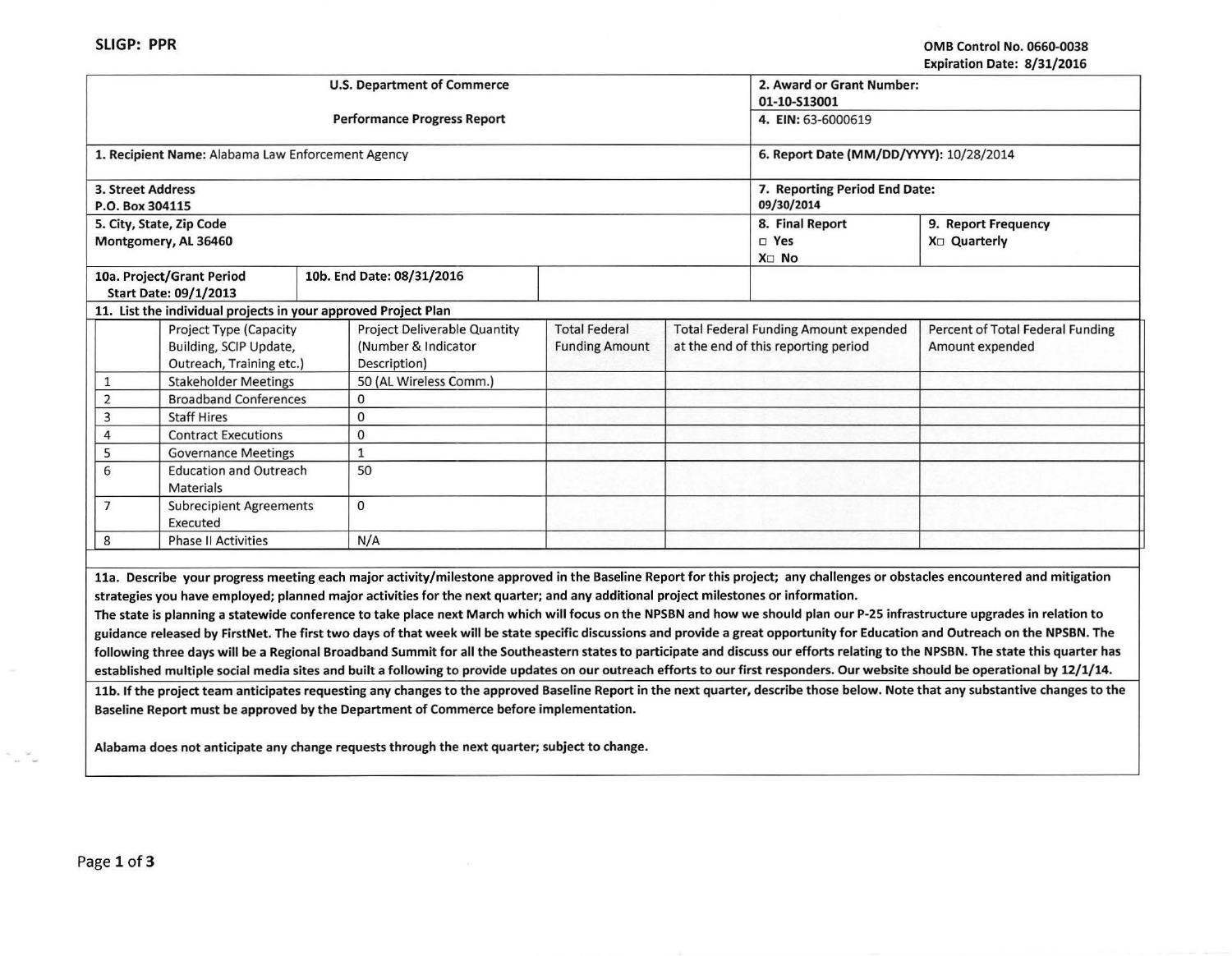llc. Provide any other information that would be useful to NTIA as it assesses this project's progress.

The Alabama lnteroperability and Regional Broadband Summit will be *a* great leap forward in our outreach efforts and also provide *a* direct avenue for first responders to converse with Alabama First Responder Wireless Commission commissioners.

lld. Describe any success stories or best practices you have identified. Please be as specific as possible.

N/A

12. Personnel

12a. If the project is not fully staffed, describe how any lack of staffing may impact the project's time line and when the project will be fully staffed.

Alabama is confident that all timeline and milestones outlined in our application will be met. We do not anticipate any problems at this time.

12b. Staffing Table

| <b>Job Title</b>                       | FTE <sub>%</sub> | <b>Project(s) Assigned</b>                            | Change    |  |
|----------------------------------------|------------------|-------------------------------------------------------|-----------|--|
| <b>SWIC</b>                            | 90               | Provide oversight of all SLIGP project activities     | No Change |  |
| Attorney                               | 40               | Provide legal support for grant program.              | No Change |  |
| Education and Outreach Project Manager | 100              | Provide Project Management for Education and Outreach | Started   |  |

Add Row Remove Row

13. Subcontracts (Vendors and/or Subrecipients)

13a. Subcontracts Table- Include all subcontractors. The totals from this table must equal the "Subcontracts Total" in Question 14f.

| Name               | Subcontract Purpose   | Type<br>(Vendor/Subrec.) | RFP/RFQ<br>Issued<br>(Y/N) | Contract<br>Executed<br>(Y/N) | Start<br>Date | <b>End Date</b> | <b>Total Federal</b><br><b>Funds Allocated</b> | <b>Total Matching</b><br><b>Funds Allocated</b> | Project and % Assigned |
|--------------------|-----------------------|--------------------------|----------------------------|-------------------------------|---------------|-----------------|------------------------------------------------|-------------------------------------------------|------------------------|
| <b>Curtis Nail</b> | Gov/Plan Project Mgr. | Contractor               |                            |                               | 4/16/14       | 2/28/16         | \$8,076.                                       | \$0.                                            | Gov/Plan Proj Mgr 100% |

Add Row Remove Row

13b. Describe any challenges encountered with vendors and/or subrecipients.

No challenges have been encountered with any vendors at this time.